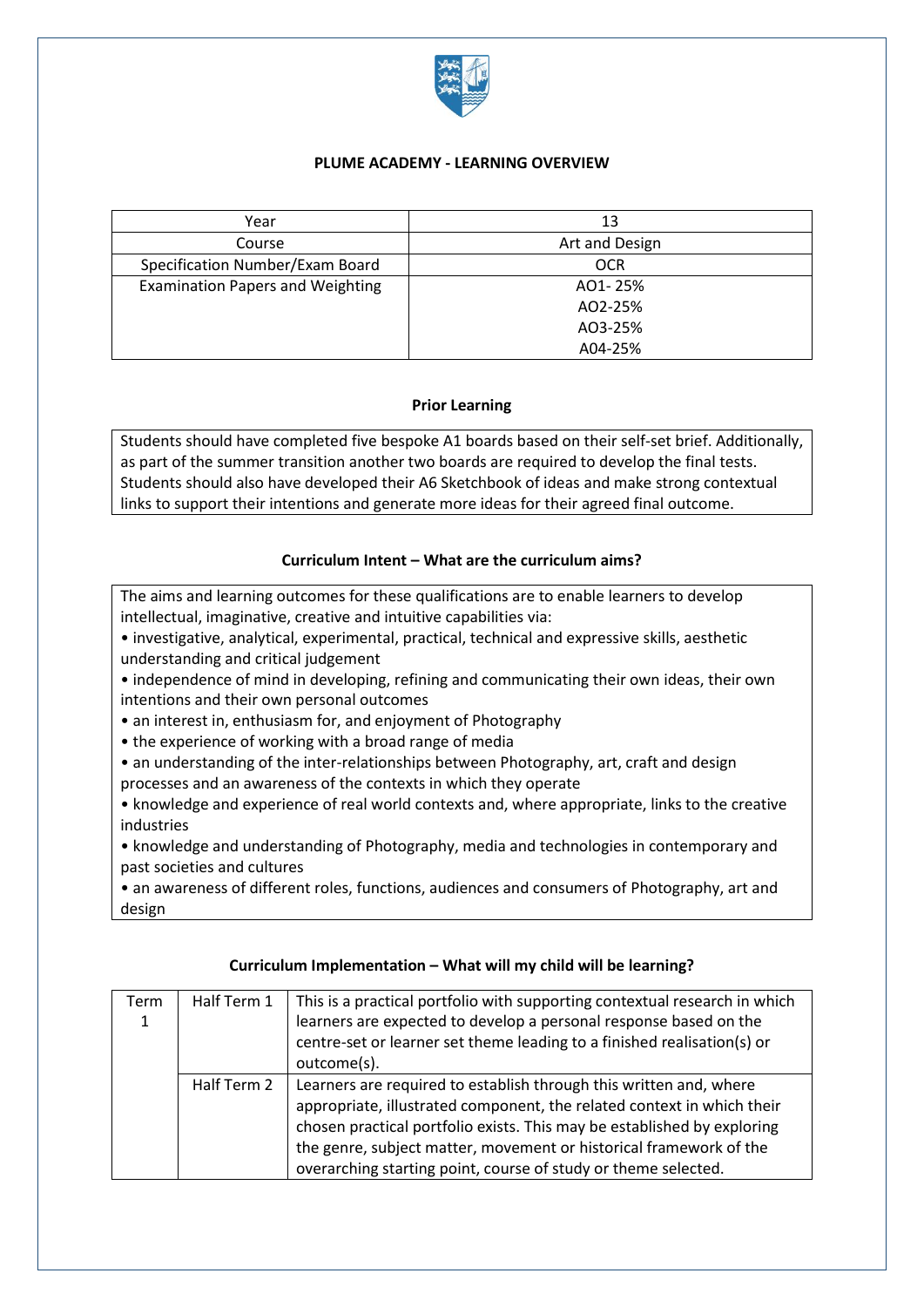

| Term | Half Term 3 | Externally Set Exam. The paper will give learners a choice of seven      |
|------|-------------|--------------------------------------------------------------------------|
| 2    |             | themes, each with a choice of written and/or visual starting points,     |
|      |             | briefs or stimuli. From this paper, learners are expected to choose one  |
|      |             | option for which they will generate an appropriate personal response for |
|      |             | assessment.                                                              |
|      | Half Term 4 | Students prepare for and complete final external assessment from this    |
|      |             | point.                                                                   |

### **Curriculum Impact – How will my child be assessed and receive feedback?**

Students will continue to receive ongoing feedback through tutorials with staff and these will be logged in their Art Learning logs.

Students will submit their work following the formative deadlines published at the start of the year and submit their practical work on dry lay boards. Students must also submit a selfassessment to reflect on their progress and outline the work they have completed and any additional contextual links. Students will be given sub grades and these will build throughout the two years. WE plan to achieve a further 6 formative assessments in year 13.

| <b>Useful study resources</b>                                                                                                                                                                                                                                                                                                                                                                                                                                                                                                                                                                                                                                                                                                                                                                                                                                                       | If a student is really passionate about this subject they                                                                                                                                                                                                                                                                                                                                                                                                                                                                                                                                                                                                                                                                                                                                                                                                                                                                                                                                                                                                                                                                                 |
|-------------------------------------------------------------------------------------------------------------------------------------------------------------------------------------------------------------------------------------------------------------------------------------------------------------------------------------------------------------------------------------------------------------------------------------------------------------------------------------------------------------------------------------------------------------------------------------------------------------------------------------------------------------------------------------------------------------------------------------------------------------------------------------------------------------------------------------------------------------------------------------|-------------------------------------------------------------------------------------------------------------------------------------------------------------------------------------------------------------------------------------------------------------------------------------------------------------------------------------------------------------------------------------------------------------------------------------------------------------------------------------------------------------------------------------------------------------------------------------------------------------------------------------------------------------------------------------------------------------------------------------------------------------------------------------------------------------------------------------------------------------------------------------------------------------------------------------------------------------------------------------------------------------------------------------------------------------------------------------------------------------------------------------------|
|                                                                                                                                                                                                                                                                                                                                                                                                                                                                                                                                                                                                                                                                                                                                                                                                                                                                                     | can                                                                                                                                                                                                                                                                                                                                                                                                                                                                                                                                                                                                                                                                                                                                                                                                                                                                                                                                                                                                                                                                                                                                       |
| Tate learning programs; The<br>events and activities they hold<br>reflect the diversity of the<br>communities we live in, and the<br>large range of art forms that exist.<br>they want you to explore the role<br>that art and museums play in<br>society, and what positive<br>contribution they can make. Tate<br>programmes include large scale<br>events, workshops, talks, tours,<br>longer term projects and<br>resources as well as spaces<br>available in the galleries and<br>online.<br><b>RA Podcasts</b> events and information<br>about artist and gallery exhibitions.<br>Performance Art<br>https://www.tate.org.uk/visit/tate<br>-modern/tanks<br>Installation Art (You Tube) 10<br><b>Examples of Great Art Installations</b><br>and installation art intro and Top<br><b>50 Most Beautiful Interactive</b><br><b>Installation Art That Will Blow Your</b><br>Mind | Visit museums and galleries (including virtual tours): The<br>Tate Modern, the Tate Britain, The Victoria and Albert<br>Museum; The National Gallery and the National Portrait<br>Gallery- and many others! Specific exhibitions are constantly<br>changing – look at websites for up-to-date information and<br>planning<br>Students can also attend talks and workshops outside the<br>Academy. these can either advance their technical skills such<br>as life drawing or their contextual understanding, for<br>example talks run by first site Gallery in Colchester about<br>specific exhibitions.<br>'Only artists' - two artists talk about their creative work - the<br>conversation is free-flowing. Choose the pair<br>talking - (https://www.bbc.co.uk/programmes/m000b4w9<br>) Roddy Doyle Meets Anthony Gormley. Listen to the<br>podcast, make notes for a discussion. key questions; What<br>were the main ideas behind the Angle of the North? How<br>does it connect to the area? How does the art/approach<br>change as they get older? How do they define creativity?<br>Describe one thing that they have in common? |

# **Super-Curricular Opportunities – Supporting and Extending Learning**